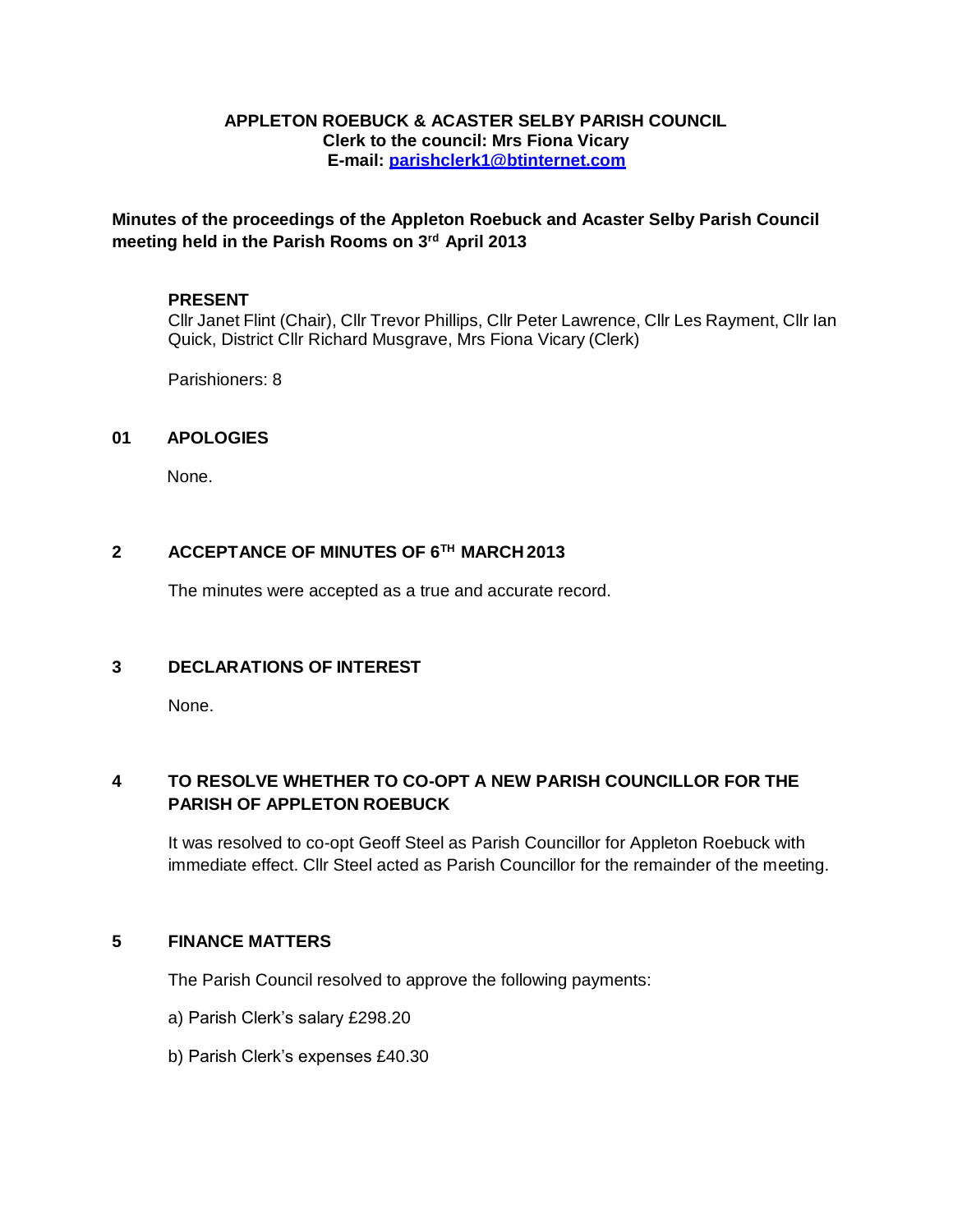c) Cleaner's invoice £70.00

d) Selby District Council's rates for Parish Room – 1x£60.55 and 7x£59.00 (total £473.55). To be taken by direct debit on 1<sup>st</sup> each month.

e) A Shire £620.00 – to supply and fit a new bath in Parish Cottage

f) Eastern Counties Fire Protection £126.36 – annual service of fire equipment in Parish Rooms

g) Selby District Council £159.88 – commercial waste and recycling for Parish Rooms.

h) Amey LG Ltd £329.59 – repairs to street lights

i) Yorkshire Local Councils Associations 2013-2014 membership - £259.00

j) Tim Watson £766.00 – electrical work on Parish Cottage

k) Richard Burton £40.00 – emergency roof repairs, Parish Cottage

Income received: £8.00

## **6 TO REVIEW THE OUTCOME OF THE NEIGHBOURHOOD PLANNING MEETING**

At the neighbourhood planning meeting, held on 20<sup>th</sup> March 2013, a vote was taken, and of those parishioners in attendance, the overwhelming majority voted for the Parish Council to start the process of developing a neighbourhood development plan. The Parish Council resolved to start the process of developing a neighbourhood development plan.

# **7 TO OUTLINE THE NEXT STEPS TO DEVELOP A NEIGHBOURHOOD DEVELOPMENT PLAN**

The Parish Council will write to Selby District Council to confirm its intention to develop a neighbourhood development plan. **Action:** Clerk. Volunteers are needed for a steering group to help write the plan. If you are interested, please contact the Clerk.

# **8 TO PROVIDE AN UPDATE ON THE DESIGNATED SERVICE VILLAGE STATUS OF APPLETON ROEBUCK**

At the neighbourhood planning meeting, held on  $20<sup>th</sup>$  March 2013, a vote was taken and the majority of parishioners in attendance did not want Appleton Roebuck to become a Designated Service Village. However, when this was reported to Selby District Council, the following (edited) response was received: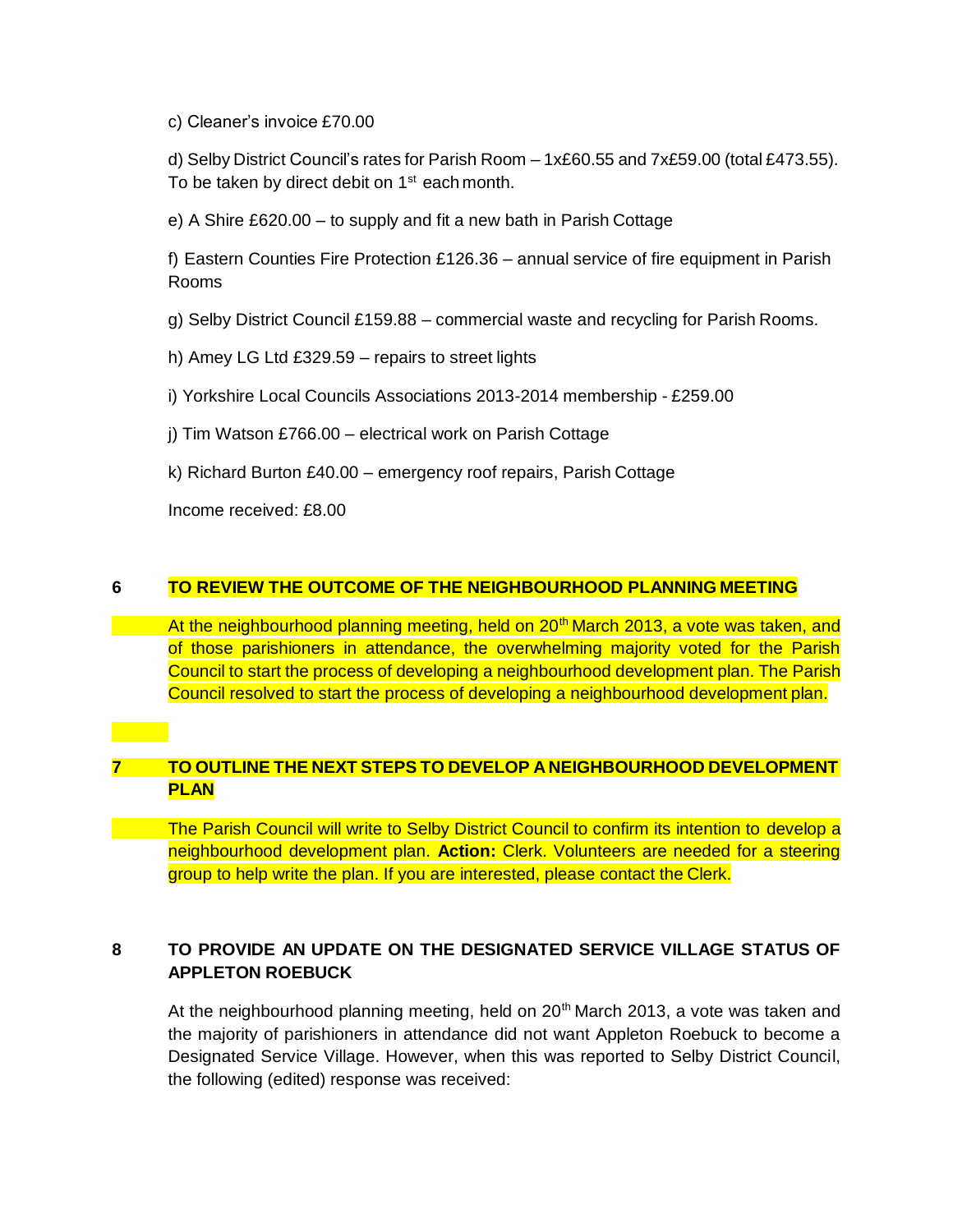"…villages do not "apply" to be a DSV – instead it is a decision by which the village's role in the Ainsty and its ability to accommodate development is considered. It is not a "vote" to be a DSV, but an assessment of the suitability to be a DSV, and the role of the village when considered in the context of the whole District. The Council's case is made in the following documents:

Core Strategy Background papers:

[http://www.selby.gov.uk/service\\_main.asp?menuid=2&pageid=661&id=1600](http://www.selby.gov.uk/service_main.asp?menuid=2&pageid=661&id=1600)

Paper 5: Sustainability Assessment of rural settlements July 2008 and addendum January 2011.

Paper 6: Village Growth potential February 2010 and addendum January 2011

SDC Position Statement 7 June 2012: See page 18 the status of villages (specifically Para 8.9-8.12)

[http://www.selby.gov.uk/upload/CD66\\_SDC\\_Position\\_Statement.pdf](http://www.selby.gov.uk/upload/CD66_SDC_Position_Statement.pdf)

Officers would advise that based on the evidence in the above documents, the Council's position be unchanged as a result of your email. Further, the submission is well beyond the consultation period - indeed several weeks after the close of the Hearings - and as such should not be considered Duly Made."

# **9 TO PROVIDE AN UPDATE ON THE SELECTION PROCESS OF TENANTS IN THE PARISH COTTAGE**

This was discussed in a closed session after the meeting.

## **10 TO PROVIDE AN UPDATE ON THE STREET LIGHT WORKS**

Three new street light columns are in place and are awaiting connection from the National Grid.

# **11 TO PROVIDE AN UPDATE ON THE REFURBISHMENT AND ONGOING COSTS OF THE PARISH COTTAGE**

The electrical work has been completed. The cottage is being decorated. The Parish Council resolved to approve the estimate for £164.00 for new carpet and underlay in the cottage.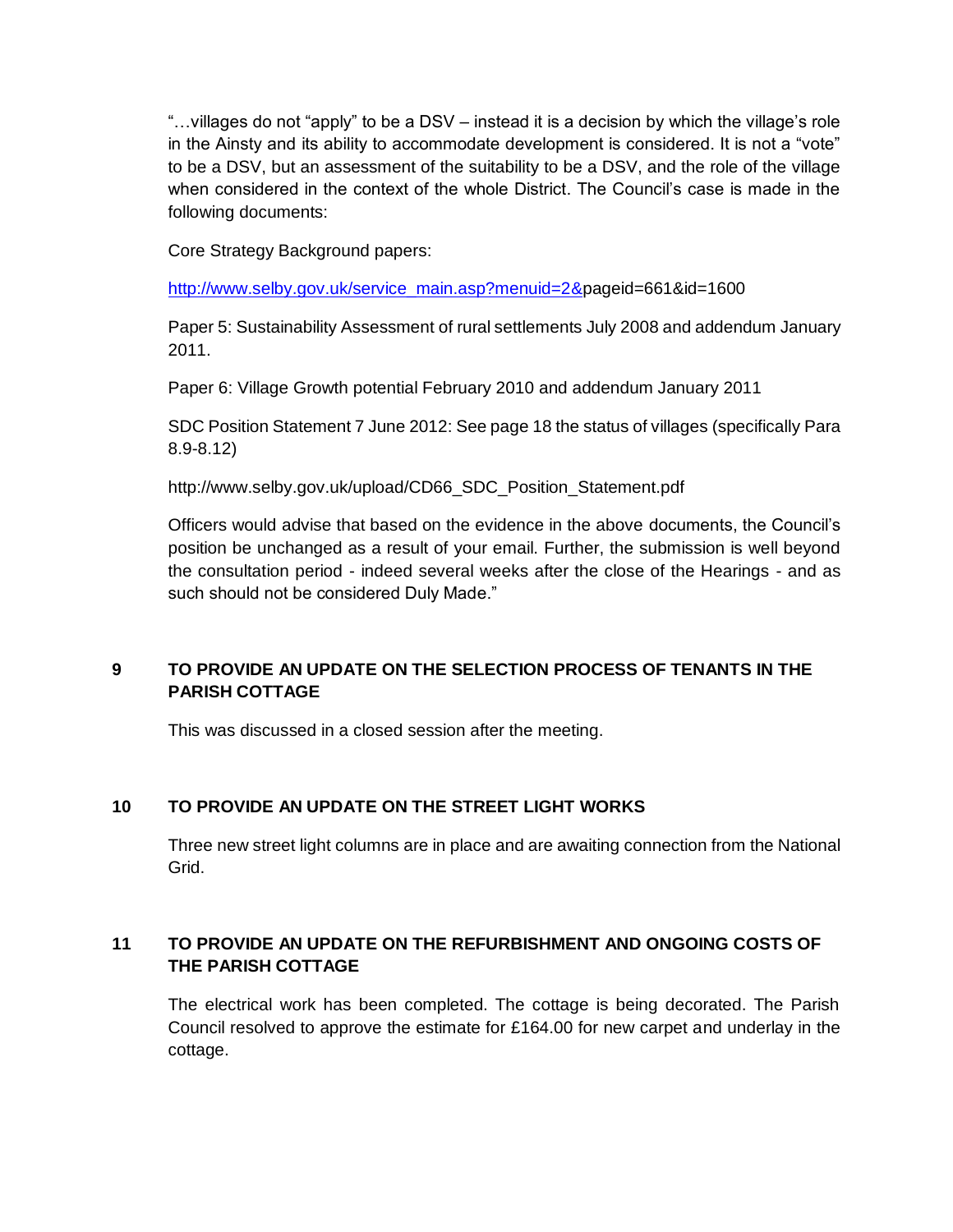## **12 TO CONSIDER HOW TO APPROACH THE YORK DIOCESE REGARDING THELAND ADJACENT TO ALL SAINTS CHURCH, APPLETON ROEBUCK**

It was resolved to contact the Diocese regarding this matter. **Action:** Clerk.

### **13 TO CONSIDER THE APPOINTMENT OF INTERNAL AUDITOR**

An internal auditor is required to check the finances and procedure of the Parish Council. **Action:** Clerk.

### **14 TO CONSIDER WHETHER TO APPLY FOR A WINTER WEATHER GRANT**

Rural Action Yorkshire has a number of £250.00 grants available to help with the winter weather. Although we are at the end of the winter, it was resolved to apply for a grant to help fund two additional grit bins for Appleton Roebuck. **Action:** Clerk.

## **15 TO DISCUSS THE AGENDA FOR THE ANNUAL PARISH MEETING TO BE HELD ON WEDNESDAY 17TH APRIL 2013 AT 7:30PM IN THE PARISH ROOMS, APPLETON ROEBUCK**

The agenda was discussed and will be displayed on the parish notice boards seven days before the meeting.

### **16 TO ADOPT THE FINANCIAL REGULATIONS**

It was resolved to adopt the financial regulations.

## **17 TO ADOPT THE GRANT AWARDING POLICY**

It was resolved to adopt the grant awarding policy.

### **18 PLANNING**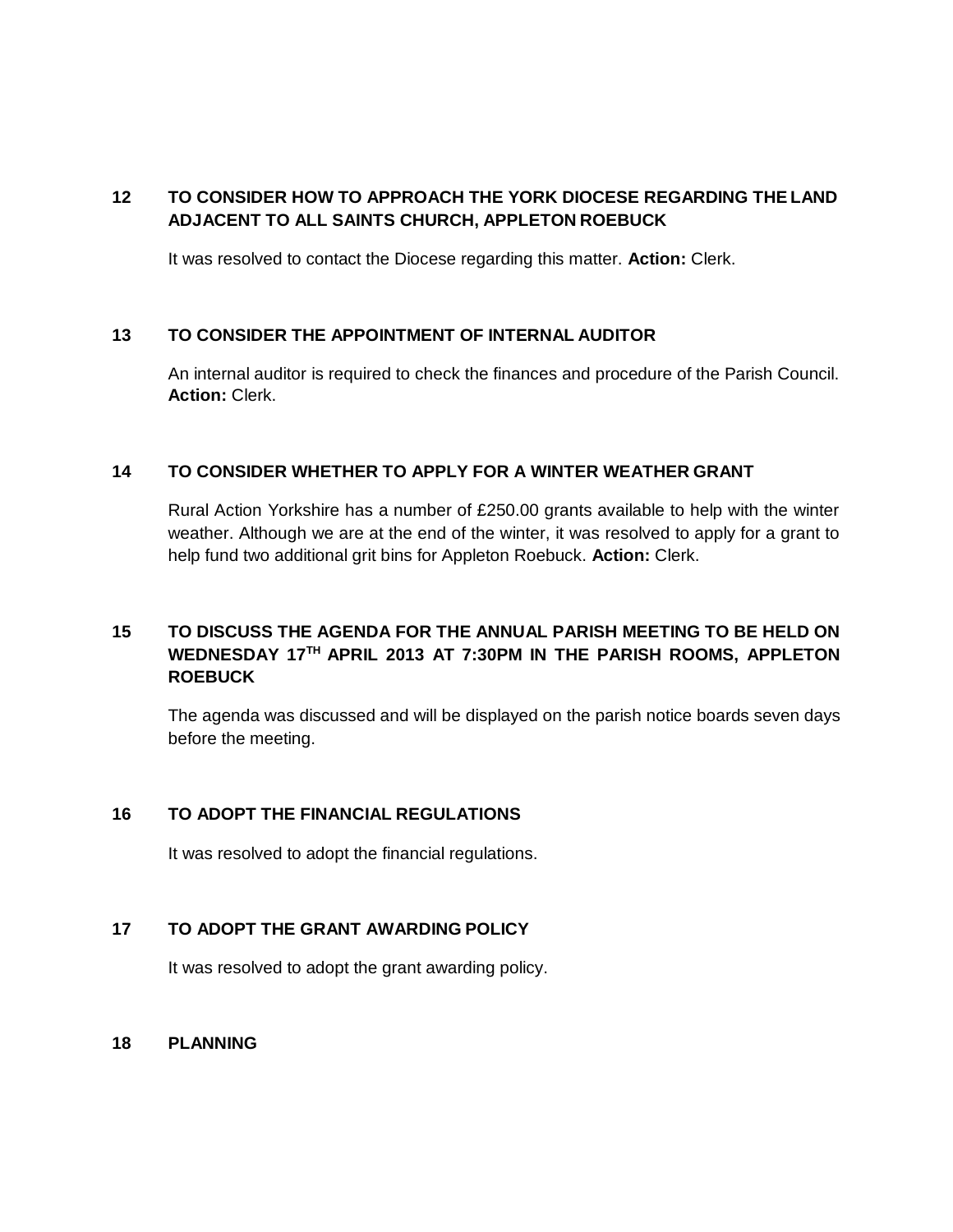a) Planning permission and conservation area consent for demolition of existing garage and car port and building of two storey west extension at Springfield, Daw Lane, Appleton Roebuck. PERMISSION GRANTED.

## **19 CORRESPONDENCE**

- Correspondence requiring decisions or actions
	- Electricity statements received. Meter reading required.
	- Information request received. Response required.
	- Electricity bill for £126.23 for Parish Cottage is under dispute.
- Correspondence for information
	- DCLG Notes on Neighbourhood Planning newsletter please contact the clerk for a copy.
	- Confirmation from Selby District Council that council tax payments will not be taken in April 2013.
	- DCLG openness and transparency on personal interests.
	- Rural Action Yorkshire e-bulletin please contact the clerk for a copy.
	- Notes from multi agency meeting held at Bolton Percy re: flooding.
	- Slurry sealing sites work will be undertaken in the Northfield Area of Appleton Roebuck between the end of April 2013 and end of May 2013.

### **20 PARISHIONERS COMMENTS**

It was reported that a coping stone in Holme Green has fallen into the Beck.

It was reported that some graffiti has been sprayed around the village and a street light has been vandalised.

The issue of dog litter bins will be discussed at the next Parish Council meeting.

A parishioner asked for copies of the agenda to be available at meetings.

## **21 DATE OF NEXT MEETING**